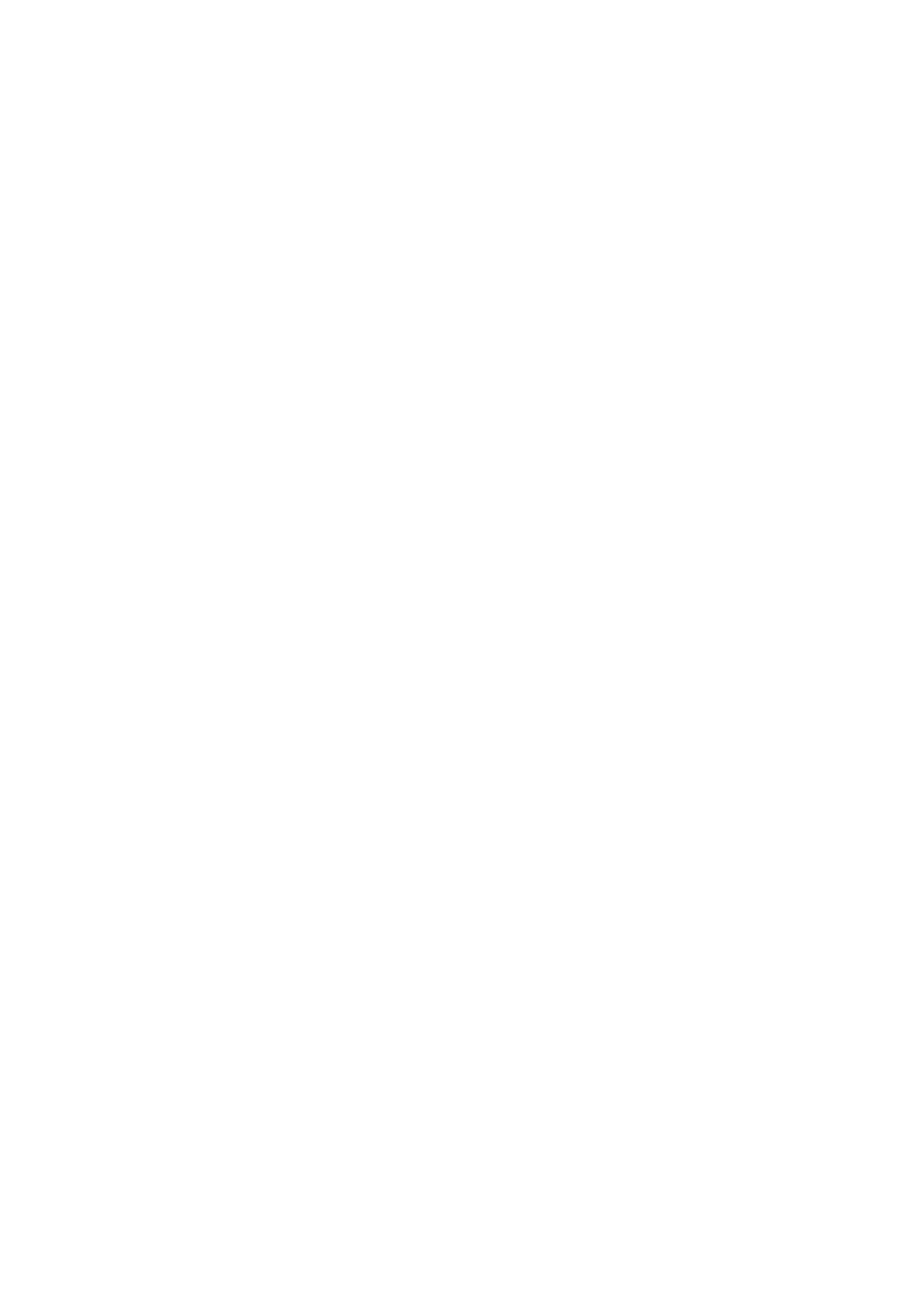

# **NORTHERN TERRITORY OF AUSTRALIA**

#### **Subordinate Legislation No. 34 of 2016\*** \_\_\_\_\_\_\_\_\_\_\_\_\_\_\_\_\_\_\_\_\_\_\_\_\_\_\_\_\_

\_\_\_\_\_\_\_\_\_\_\_\_\_\_\_\_\_\_\_\_\_\_\_\_\_\_\_\_\_

### *Fisheries Amendment (Transfer of Licences) Regulations 2016*

I, John Laurence Hardy, Administrator of the Northern Territory of Australia, acting with the advice of the Executive Council, make the following regulations under the *Fisheries Act*.

Dated 28 June 2016

J. L. HARDY Administrator

By His Honour's Command

P. D. STYLES Minister for Primary Industry and Fisheries

\* Notified in the *Northern Territory Government Gazette* on 6 July 2016.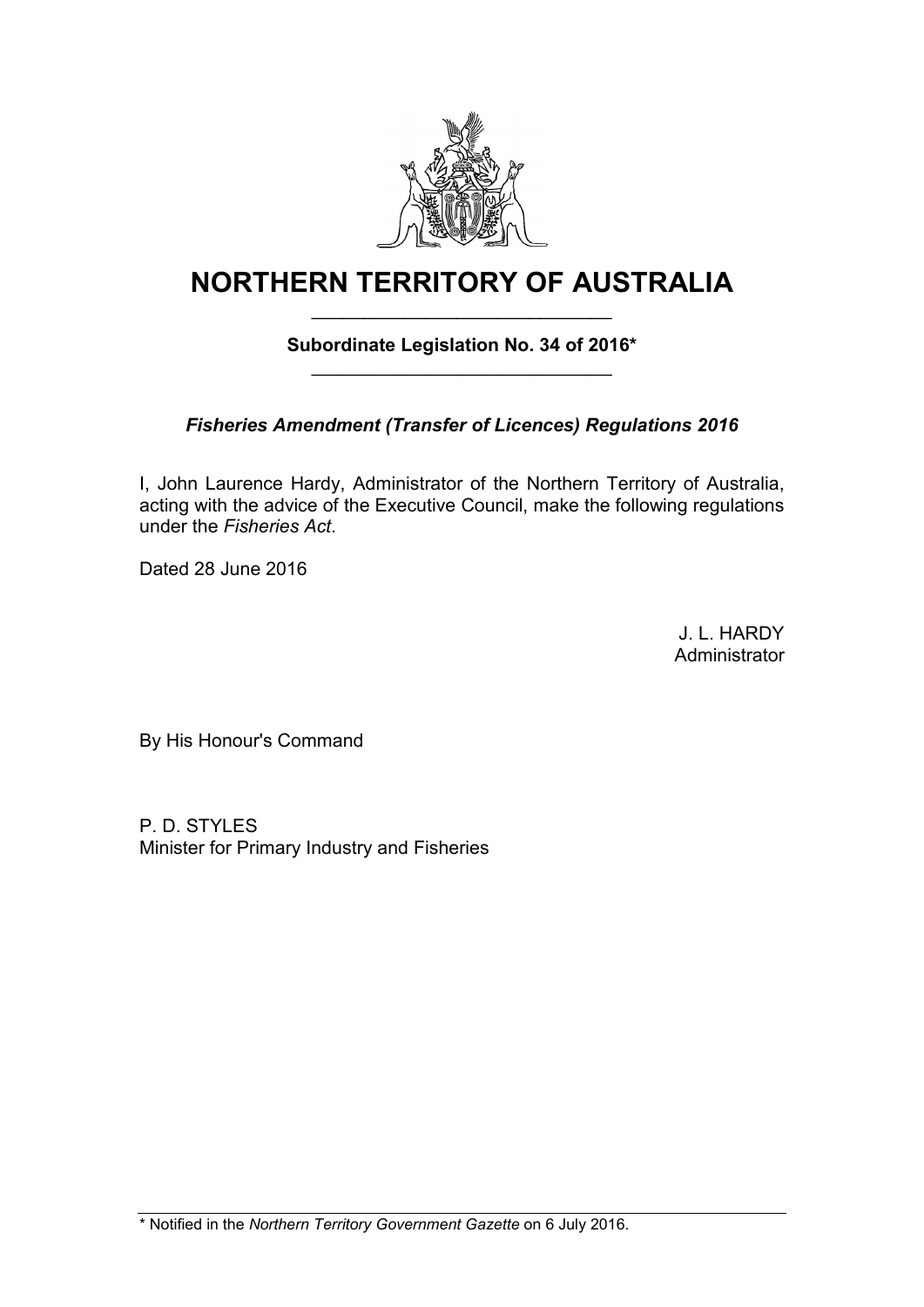| 1                       |     | <b>Citation</b>                                                                                       |
|-------------------------|-----|-------------------------------------------------------------------------------------------------------|
|                         |     | These Regulations may be cited as the Fisheries Amendment<br>(Transfer of Licences) Regulations 2016. |
| $\overline{2}$          |     | <b>Regulations amended</b>                                                                            |
|                         |     | These Regulations amend the Fisheries Regulations.                                                    |
| $\mathbf{3}$            |     | <b>Regulation 80 amended</b>                                                                          |
|                         |     | Regulation 80(b)                                                                                      |
|                         |     | omit                                                                                                  |
| $\overline{\mathbf{4}}$ |     | <b>Regulations 82 repealed</b>                                                                        |
|                         |     | <b>Regulation 82</b>                                                                                  |
|                         |     | repeal                                                                                                |
| 5                       |     | <b>Regulation 84 amended</b>                                                                          |
| (1)                     |     | Regulation 84(1)                                                                                      |
|                         |     | omit                                                                                                  |
|                         | (1) | Subject to subregulation (2), a                                                                       |
|                         |     | insert                                                                                                |
|                         |     | A                                                                                                     |
| (2)                     |     | Regulation 84(2)                                                                                      |
|                         |     | omit                                                                                                  |
| 6                       |     | <b>Regulation 87 amended</b>                                                                          |
| (1)                     |     | Regulation 87(1)                                                                                      |
|                         |     | omit                                                                                                  |
|                         | (1) | The Director shall                                                                                    |
|                         |     | insert                                                                                                |
|                         |     | The Director must                                                                                     |